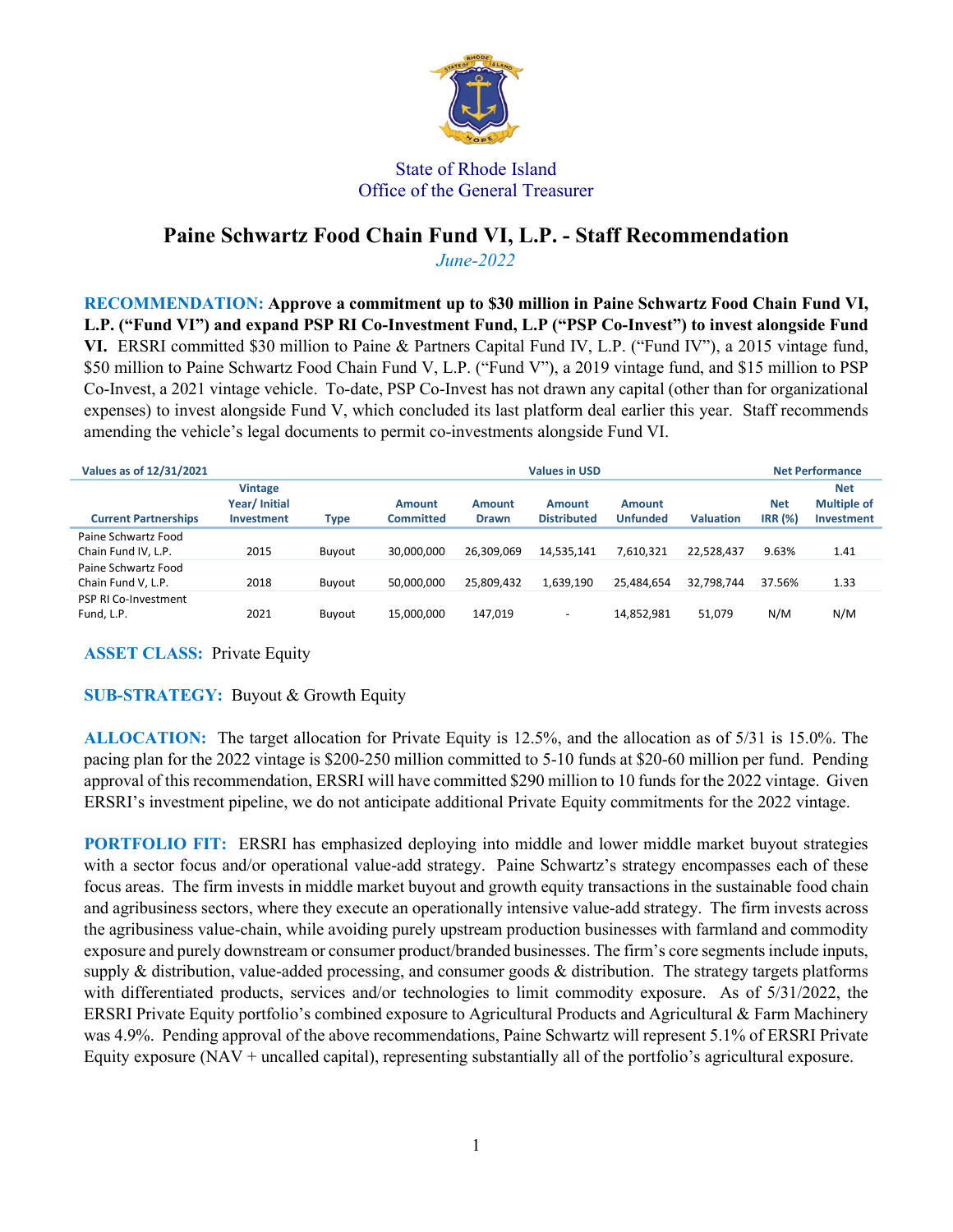**MERITS:** Paine Schwartz is a sector expert in the sustainable food chain and agribusiness market. The firm benefits from a relatively less competitive environment. Despite food and agribusiness representing 8.5% of global GDP, there are few private equity groups focused on these sectors, with the sector representing only 2.8% of buyout and 4.4% of growth equity activity in 2021. Paine Schwartz proactively identifies opportunities in this space through a repeatable thesis-driven sourcing model centered on sub-sector deep-dives and each of the firm's 26 food and agribusiness investments were identified through this process. After investment, the team utilizes its internal operations team, the Portfolio Excellence Platform ("PEP"), to drive value creation initiatives across the portfolio. These initiatives often include upgrading the management team, implementing pricing optimization, reducing procurement spending, R&D pipeline prioritization, and completing add-on acquisitions. The firm also receives valuable insights from its Food Chain Advisory Board ("FCAB") which is comprised of six food and agribusiness executives who exclusively provide consultation to Paine Schwartz within the private equity space.

The firm has a deep and experienced investment team of 17, led by CEO Kevin Schwartz and CIO Angelos Dassios. Messrs. Schwartz and Dassios have a long partnership, joining Paine Schwartz in 2001 and 2002 respectively and driving the firm's transformation from a generalist in earlier funds to a sector specialist more recently. The firm further enhanced its senior team with the addition of Dr. Lutz Goedde as Partner. Dr. Goedde has over 25 years of experience in the food and agribusiness sector, most recently serving as Global Leader of McKinsey & Company's Agriculture and Food Practice where he advised companies including Paine Schwartz.

**CONCERNS:** Prior to Fund V, Paine Schwartz made a few investments in production-oriented assets that suffered from cyclicality and commodity exposure, affecting performance. In Fund V, the firm significantly raised its bar for these types of assets and going forward it will generally avoid farmland or other production-driven investments to limit direct commodity exposure. While not directly investing in these subsegments, the firm's focus on the broader food and agribusiness ecosystem may still result in exposures customers in the production and farmland space. Mitigating this risk is the firm's deep expertise in identifying differentiated and value-additive products and services, particularly in the upstream part of the value chain, which are increasingly mission-critical inputs for their production customers to improve yields. Additionally, Fund VI will be well diversified across different stages of the value chain and furthermore by type of product, considering both crop and protein vertical investments.

**ESG:** Paine Schwartz is classified as an ESG **Leader**.It is a signatory of the UN Principles of Responsible Investment ("UN PRI"), a supporter of the Task Force on Climate-related Financial Disclosure ("TCFD"), and seeks to align reporting with the American Investment Council's Guidelines for Responsible Investing ("GRI"). Paine Schwartz regularly trains investment professionals on best practices in ESG incorporation. During due diligence, investors use an ESG rubric to identify and summarize ESG risks and value creation opportunities informed by standards from the Sustainability Accounting Standards Board ("SASB"). The firm aims to integrate ESG opportunities into value creation plans and requires portfolio company CEOs and board members to incorporate at least one sustainability and one DEI goal into their bonus compensation. Paine Schwartz provides an annual sustainability report to LPs that provides updates on portfolio company initiatives and typically contains metrics such as Scope 1 and 2 GHG emissions, energy usage, water usage and recycling, waste diverted from landfills, and employee safety. Paine Schwartz is working to enhance its KPI measurement in future iterations.

Paine Schwartz is committed to a culture of equity and inclusion in its firm and portfolio companies. The firm's DEI initiatives include collecting demographic data for the firm and its portfolio, gathering employee feedback at least annually, and providing unconscious bias training. The firm is developing a refined DEI strategy which will include measurable goals and implementation timelines. Paine Schwartz also engaged a 3<sup>rd</sup> party expert to perform industry benchmarking. The firm intends to become a signatory of ILPA's Diversity in Action Initiative in 2022.